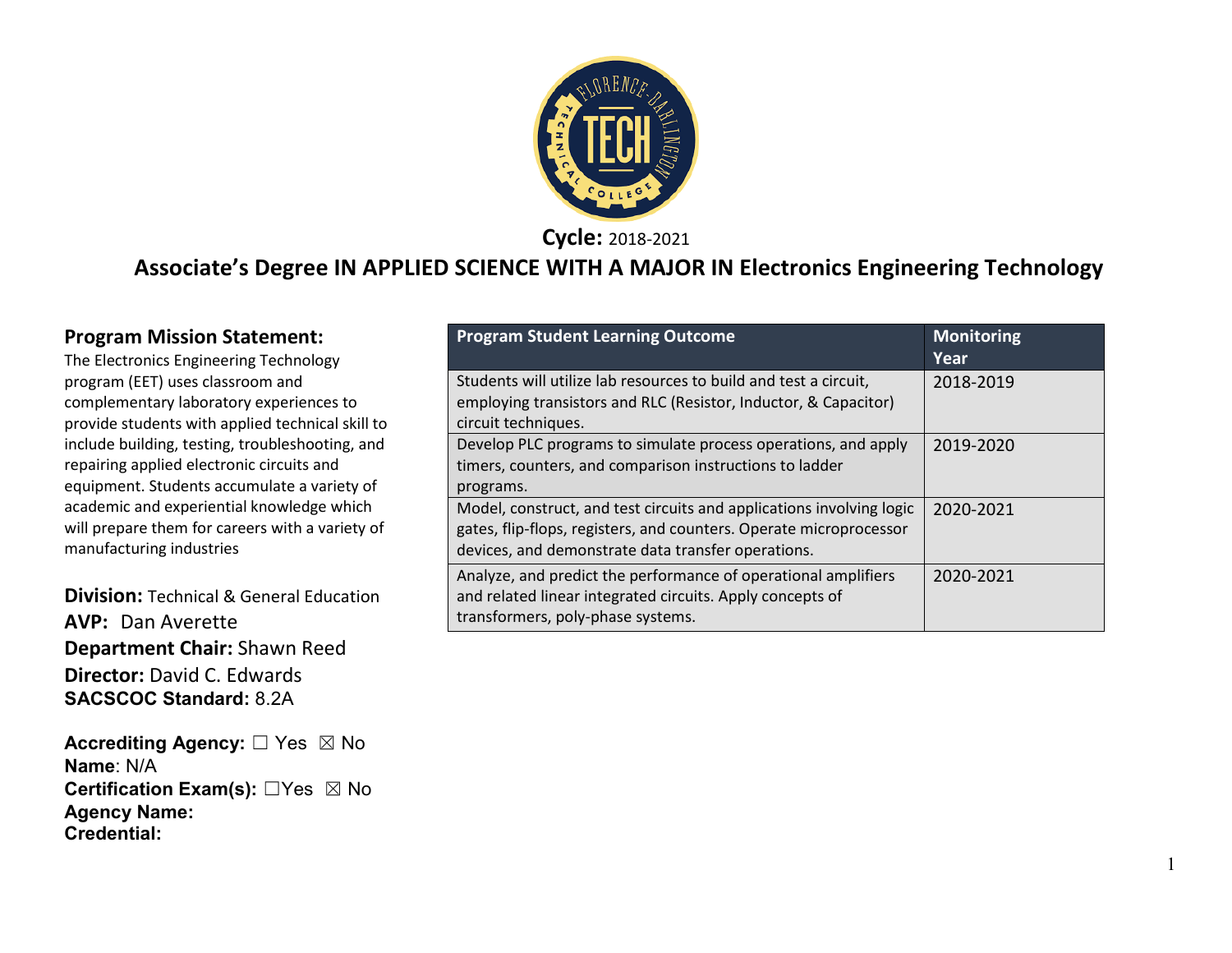# **STUDENT LEARNING OUTCOMES FOR AAS.EET – 2018-2019**

| A. Program<br><b>Student Learning</b><br><b>Outcomes</b>                                                                                                                                               | <b>B.</b> What<br>courses<br>are<br><b>PSLOs</b><br><b>Assessed</b>                  | C. Methods for<br><b>Outcomes</b><br><b>Assessment</b>                                                                                    | <b>D. Expected Level</b><br>of Program<br><b>Performance</b>                                             | E. Data<br><b>Collection</b>                                                                  | <b>F. Results</b>                                                                                                                                                          | <b>G. Plan For Improvement</b>                                                                                                                                                                                                                |
|--------------------------------------------------------------------------------------------------------------------------------------------------------------------------------------------------------|--------------------------------------------------------------------------------------|-------------------------------------------------------------------------------------------------------------------------------------------|----------------------------------------------------------------------------------------------------------|-----------------------------------------------------------------------------------------------|----------------------------------------------------------------------------------------------------------------------------------------------------------------------------|-----------------------------------------------------------------------------------------------------------------------------------------------------------------------------------------------------------------------------------------------|
| What should the<br>graduates of your<br>program be able to<br>do?                                                                                                                                      | Where do<br>you see<br>evidence<br>that the<br>student<br>can do<br>these<br>things? | How does your<br>program evaluate<br>student/graduate<br>skills/abilities?                                                                | What is the expected<br>level of student<br>performance for the<br>program?                              | When will you<br>collect the data<br>needed to evaluate<br>the performance of<br>the program? | What are the<br>results of the<br>evaluation?<br><b>NOTE: include</b><br>student ratio with<br>all results.                                                                | How will you use this<br>information to improve the<br>program                                                                                                                                                                                |
| <b>Applied Technologies:</b><br>Students will utilize<br>lab resources to build<br>and test a circuit,<br>employing transistors<br>and RLC (Resistor,<br>Inductor, & Capacitor)<br>circuit techniques. | <b>EET 131</b>                                                                       | Students will be<br>given a project<br>which applies<br>transistors and RLC<br>[Resistor-Inductor-<br>Capacitor] Circuit<br>Competencies. | 70% of students will<br>achieve a grade of<br>70% or better on the<br>Transistor/RLC Circuit<br>Project. | Spring 2019                                                                                   | 10/11 [91%]<br>students met the<br>objective.<br>The lowest<br>assessment score<br>was 60%; the<br>highest score was<br>100%; the average<br>for this cohort was<br>85.4%. | The expected level of<br>performance was met.<br>Faculty will develop a<br>transistor circuit student<br>project focusing on transistor<br>function in the circuit as either<br>an amplifier or as an on/off<br>switch, including simulation. |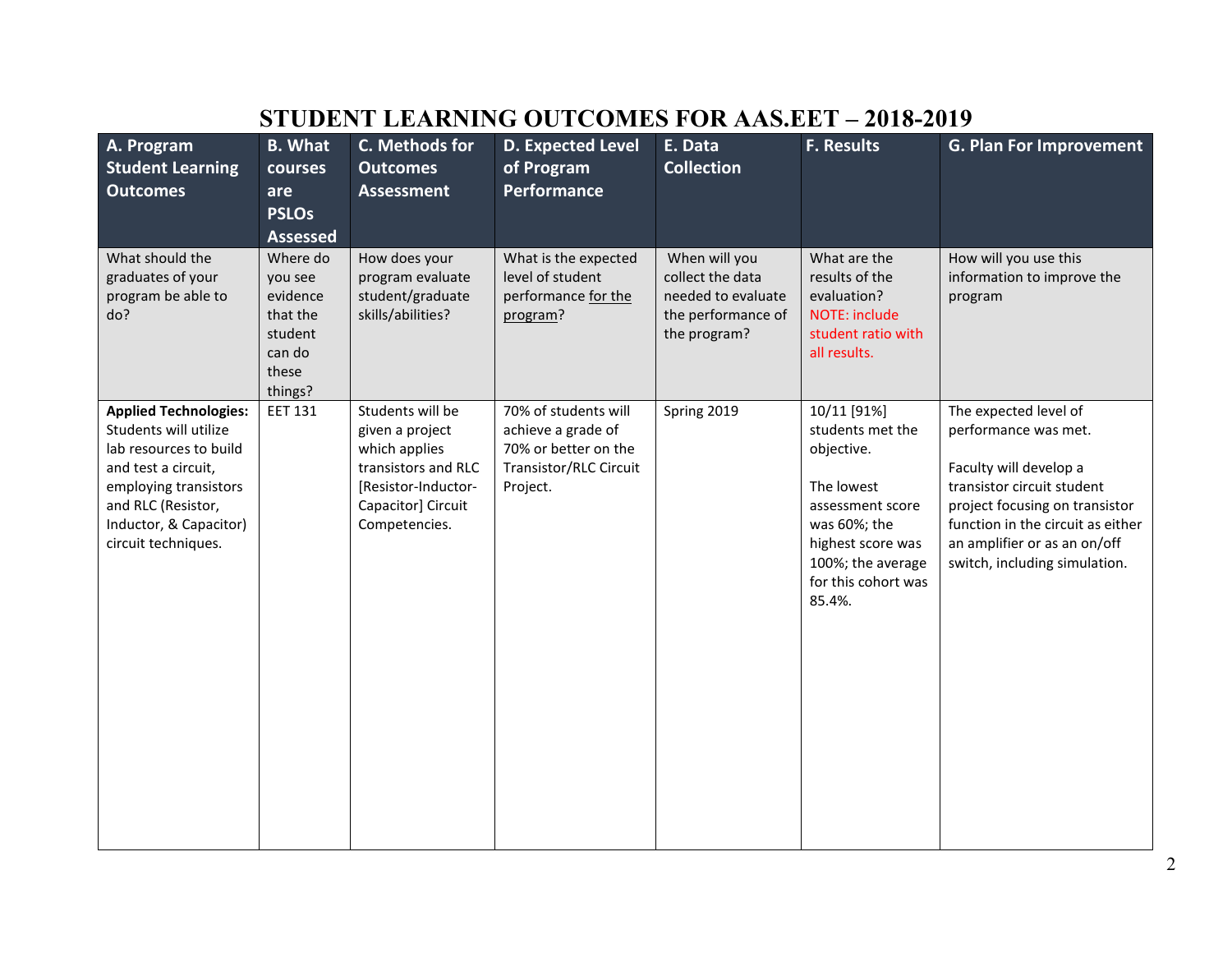|                                                                                                                                                                                    |                                                                             |                                                                                                      | <u>OUTUOID TURIND</u>                                                                 |                                                                                                  |                                                                                                                                                                                                                                                   |                                                                                                                                                                                                                         |
|------------------------------------------------------------------------------------------------------------------------------------------------------------------------------------|-----------------------------------------------------------------------------|------------------------------------------------------------------------------------------------------|---------------------------------------------------------------------------------------|--------------------------------------------------------------------------------------------------|---------------------------------------------------------------------------------------------------------------------------------------------------------------------------------------------------------------------------------------------------|-------------------------------------------------------------------------------------------------------------------------------------------------------------------------------------------------------------------------|
| A. Program<br><b>Student Learning</b><br><b>Outcomes</b>                                                                                                                           | <b>B.</b> What<br>courses are<br><b>PSLOs</b><br><b>Assessed</b>            | C. Methods for<br><b>Outcomes</b><br><b>Assessment</b>                                               | D. Expected<br>Level of<br>Program<br>Performance                                     | E. Data<br><b>Collection</b>                                                                     | <b>F. Results</b>                                                                                                                                                                                                                                 | <b>G. Plan For Improvement</b>                                                                                                                                                                                          |
| What should the<br>graduates of your<br>program be able to do?                                                                                                                     | Where do you<br>see evidence<br>that the<br>student can do<br>these things? | How does your<br>program evaluate<br>student/graduate<br>skills/abilities?                           | What is the<br>expected level of<br>student<br>performance for<br>the program?        | When will you<br>collect the data<br>needed to<br>evaluate the<br>performance of<br>the program? | What are the<br>results of the<br>evaluation?<br>NOTE: include<br>student ratio with<br>all results.                                                                                                                                              | How will you use this<br>information to improve the<br>program                                                                                                                                                          |
| <b>Applied Technologies:</b><br>Develop PLC programs<br>to simulate process<br>operations, and apply<br>timers, counters, and<br>comparison<br>instructions to ladder<br>programs. | <b>EET 235</b>                                                              | Students will be<br>able to program,<br>test, and<br>troubleshoot a<br>latching circuit<br>scenario. | 70% of students<br>will achieve a 70%<br>or better grade<br>for this task<br>project. | Spring 2020                                                                                      | 17/18 [94%]<br>students met the<br>objective<br>Report highest and<br>lowest cohort<br>scores as well as<br>average.<br>The lowest<br>assessment score<br>was 65%; the<br>highest score was<br>100%; the average<br>for this cohort was<br>88.6%. | The expected level of<br>performance was met.<br>Faculty will develop a PLC<br>student project application<br>expanding the latching circuit<br>scenario, and including<br>implementation of memory bits<br>and timers. |

# **STUDENT LEARNING OUTCOMES FOR AAS.EET - 2019-2020**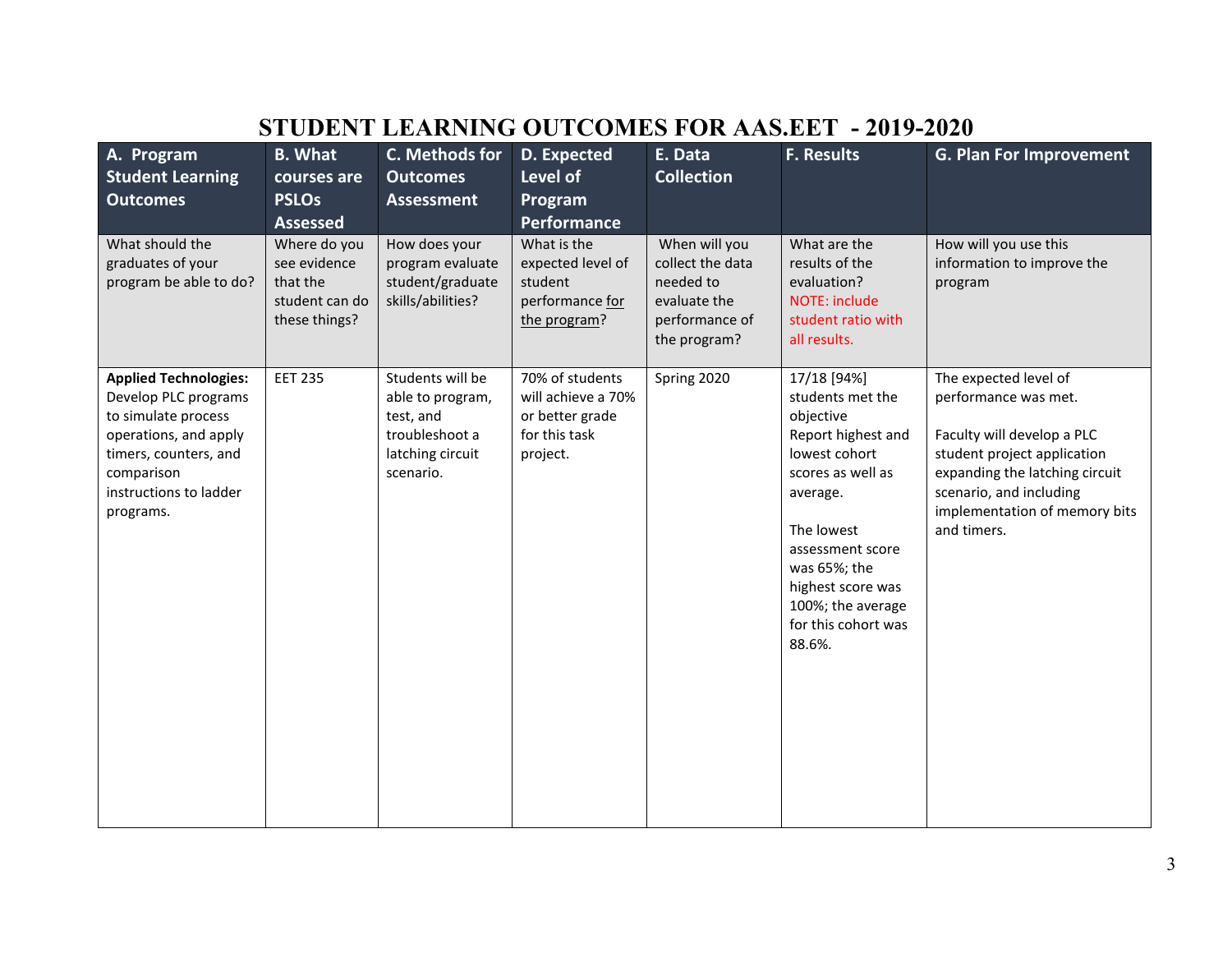|                                                                                                                                                                                                                                                       |                                                                             | STUDENT LEARNING OUTCOMES FOR AAS.EET – 2020-2021                                                                                                                        |                                                                                     |                                                                                                  |                                                                                                                                                                             |                                                                                                                                                                                                                                                          |
|-------------------------------------------------------------------------------------------------------------------------------------------------------------------------------------------------------------------------------------------------------|-----------------------------------------------------------------------------|--------------------------------------------------------------------------------------------------------------------------------------------------------------------------|-------------------------------------------------------------------------------------|--------------------------------------------------------------------------------------------------|-----------------------------------------------------------------------------------------------------------------------------------------------------------------------------|----------------------------------------------------------------------------------------------------------------------------------------------------------------------------------------------------------------------------------------------------------|
| A. Program<br><b>Student Learning</b><br><b>Outcomes</b>                                                                                                                                                                                              | <b>B.</b> What<br>courses are<br><b>PSLOs</b><br><b>Assessed</b>            | C. Methods for<br><b>Outcomes</b><br><b>Assessment</b>                                                                                                                   | D. Expected<br>Level of<br>Program<br>Performance                                   | E. Data<br><b>Collection</b>                                                                     | <b>F. Results</b>                                                                                                                                                           | <b>G. Plan For Improvement</b>                                                                                                                                                                                                                           |
| What should the<br>graduates of your<br>program be able to do?                                                                                                                                                                                        | Where do you<br>see evidence<br>that the<br>student can do<br>these things? | How does your<br>program evaluate<br>student/graduate<br>skills/abilities?                                                                                               | What is the<br>expected level of<br>student<br>performance for the<br>program?      | When will you<br>collect the data<br>needed to<br>evaluate the<br>performance of<br>the program? | What are the<br>results of the<br>evaluation?<br>NOTE: include<br>student ratio with<br>all results.                                                                        | How will you use this<br>information to improve the<br>program                                                                                                                                                                                           |
| <b>Applied Technologies:</b><br>Model, construct, and<br>test circuits and<br>applications involving<br>logic gates, flip-flops,<br>registers, and counters.<br>Operate<br>microprocessor<br>devices, and<br>demonstrate data<br>transfer operations. | <b>EET 145</b>                                                              | Students will be<br>given a project<br>which applies logic<br>gates. The students<br>will construct and<br>test digital circuits<br>using [AND, OR,<br>NAND, NOR] gates. | 70 % of students<br>will achieve a 70%<br>or better grade for<br>this task project. | <b>Fall 2020</b>                                                                                 | 14/15 [93%]<br>students met the<br>objective.<br>The lowest<br>assessment score<br>was 65%; the<br>highest score was<br>100%; the average<br>for this cohort was<br>85.33%. | The expected level of<br>performance was met.<br>Faculty will develop a logic<br>circuits student project<br>application combining different<br>configurations of the [NOT,<br>AND, OR] gates, and building<br>multiple Combinational Logic<br>Circuits. |

# **STUDENT LEARNING OUTCOMES FOR AAS.EET – 2020-2021**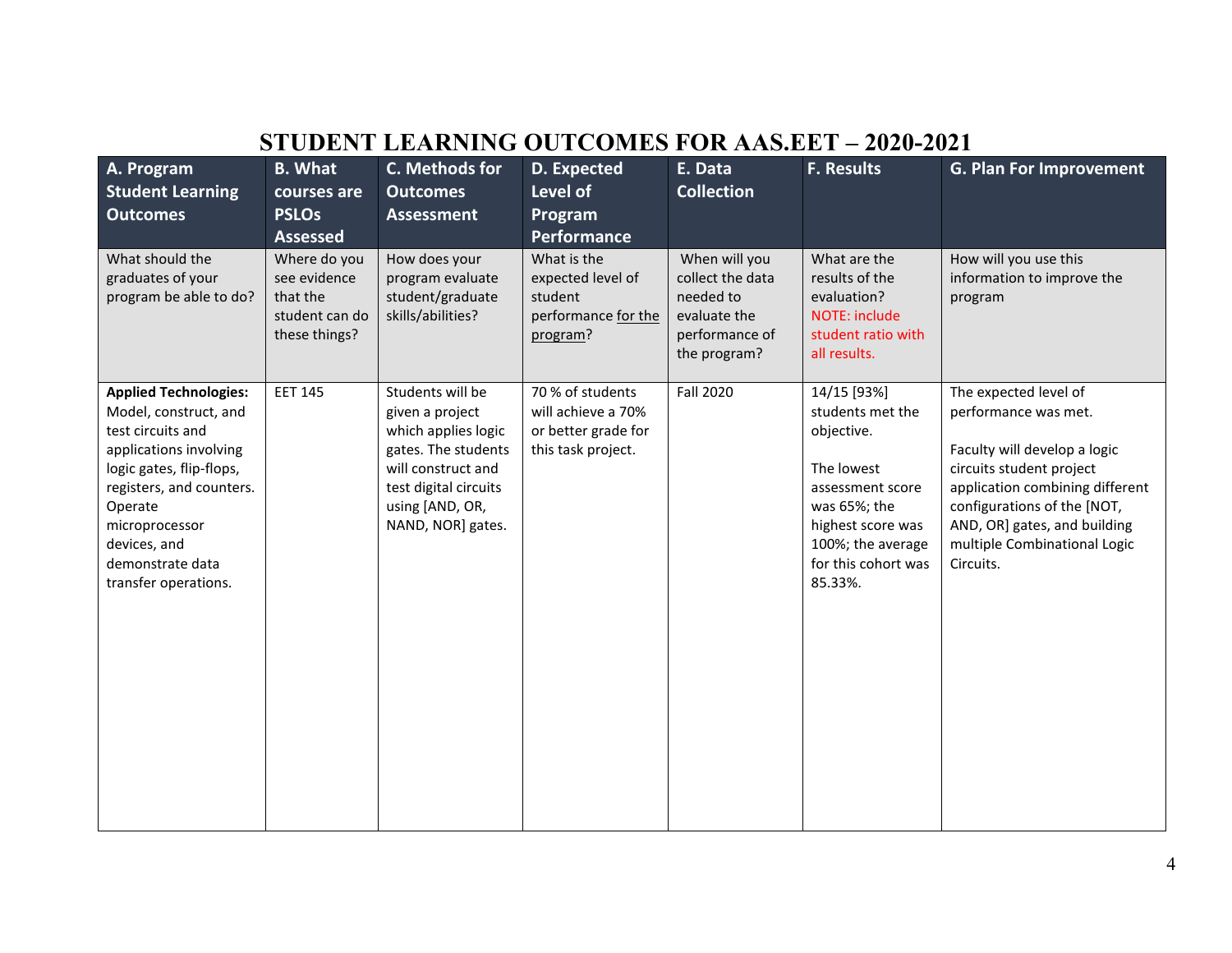| A. Program<br><b>Student Learning</b><br><b>Outcomes</b>                                                                                                                                                         | <b>B.</b> What<br>courses are<br><b>PSLOs</b><br><b>Assessed</b>            | C. Methods for<br><b>Outcomes</b><br><b>Assessment</b>                                                                                                                                                                                           | D. Expected<br>Level of<br>Program<br>Performance                                   | E. Data<br><b>Collection</b>                                                                     | <b>F. Results</b>                                                                                                                                                           | <b>G. Plan For Improvement</b>                                                                                                                                                                                                                           |
|------------------------------------------------------------------------------------------------------------------------------------------------------------------------------------------------------------------|-----------------------------------------------------------------------------|--------------------------------------------------------------------------------------------------------------------------------------------------------------------------------------------------------------------------------------------------|-------------------------------------------------------------------------------------|--------------------------------------------------------------------------------------------------|-----------------------------------------------------------------------------------------------------------------------------------------------------------------------------|----------------------------------------------------------------------------------------------------------------------------------------------------------------------------------------------------------------------------------------------------------|
| What should the<br>graduates of your<br>program be able to do?                                                                                                                                                   | Where do you<br>see evidence<br>that the<br>student can do<br>these things? | How does your<br>program evaluate<br>student/graduate<br>skills/abilities?                                                                                                                                                                       | What is the<br>expected level of<br>student<br>performance for the<br>program?      | When will you<br>collect the data<br>needed to<br>evaluate the<br>performance of<br>the program? | What are the<br>results of the<br>evaluation?<br>NOTE: include<br>student ratio with<br>all results.                                                                        | How will you use this<br>information to improve the<br>program                                                                                                                                                                                           |
| <b>Applied Technologies:</b><br>Analyze, and predict<br>the performance of<br>operational amplifiers<br>and related linear<br>integrated circuits.<br>Apply concepts of<br>transformers, poly-<br>phase systems. | <b>EET 220</b>                                                              | Students will be<br>given a project<br>which applies<br>operational<br>amplifiers with<br>negative feedback.<br>The students will<br>construct and test<br>an inverting<br>amplifier, a<br>noninverting<br>amplifier, and a<br>voltage-follower. | 70 % of students<br>will achieve a "C" or<br>better grade for this<br>task project. | <b>Fall 2020</b>                                                                                 | 12/13 [92%]<br>students met the<br>objective.<br>The lowest<br>assessment score<br>was 60%; the<br>highest score was<br>100%; the average<br>for this cohort was<br>86.15%. | The expected level of<br>performance was met.<br>Faculty will develop an<br>operational amplifier student<br>project extending the<br>experimental side of the<br>inverting and non-inverting<br>amplifiers applications through<br>software simulation. |

# **STUDENT LEARNING OUTCOMES FOR AAS.EET – 2020-2021**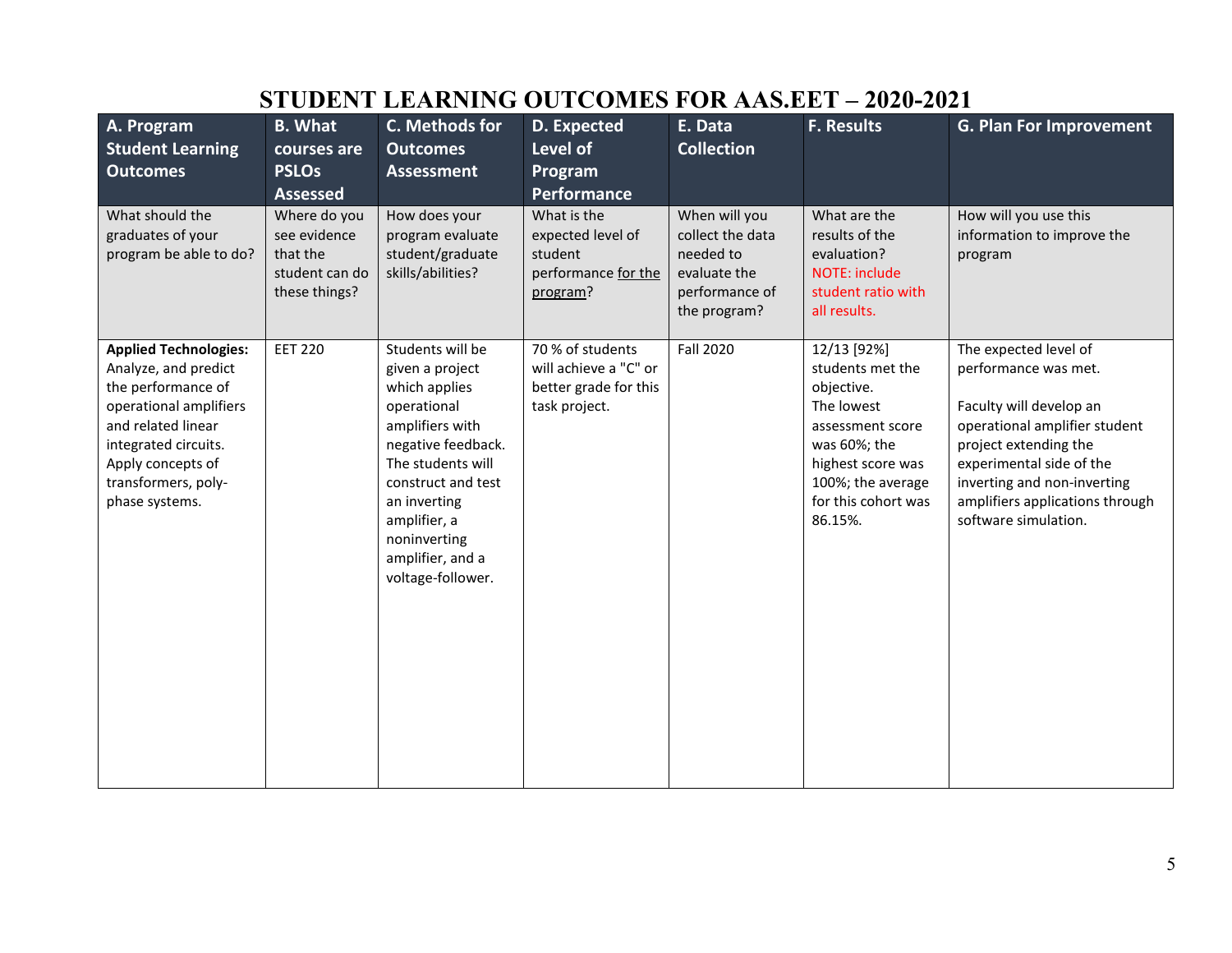### **CONTINUOUS STUDENT IMPROVEMENT**

#### **This Cycle's Results and Comparison to Last Cycle's and Recommended Actions:**

Focus on current documentation centers on program student learning objectives instead of an integrated PSLO/CSLO approach; we are assessing student performance to align with this shift of focus. Overall student performance met goals for this round of assessments. In the current evaluation cycle performance was consistent across a broad range of assessments & learning objectives. The difficulty and scope of future cycle assessments will be increased; we will document student performance.

We have added a quantitative analysis component/computer technology component to all Engineering Technology Curricula to boost critical thinking/reasoning skills. We will be monitoring student performance moving forward. A PLC trainer purchase has provided additional equipment for instruction. This will allow more sophisticated assessment of PLC student skills and allow faculty to target specific areas of comprehension. We will develop and integrate assessments into PLC training to utilize this resource effectively. The increased availability of equipment should enhance student performance.

A state system purchase of manufacturing simulation equipment has afforded us the opportunity to expand automation preparation for students. This will be integrated within the PLC training the students receive. Training on different PLC manufacturing systems will enhance student preparation for the workforce.

Enrollment has been trending downward over the past three years. Recent events have exacerbated the trend and placed a barrier to enrollment increases. As we return to a normal environment, enrollment is expected to rebound due to the breadth of industries involved with electronics engineering technology in the area and their associated employment needs. Placement rates for Electronics Engineering Technology (EET) majors within the service area remain high. Logistics generally drive fall to Spring retention and this statistic is generally good. Fall to Fall retention is the major issue due for ET majors to the challenges inherent in the program. Within this cycle Fall to Fall retention has been good, but it will be important to continue to monitor current student performance and identify challenges proactively. It is imperative to continue to develop mentoring and STEM student support initiatives for engineering technology students as a whole to ensure continued progress and improve graduation rates. Note that job placement rates have remained good throughout the cycle.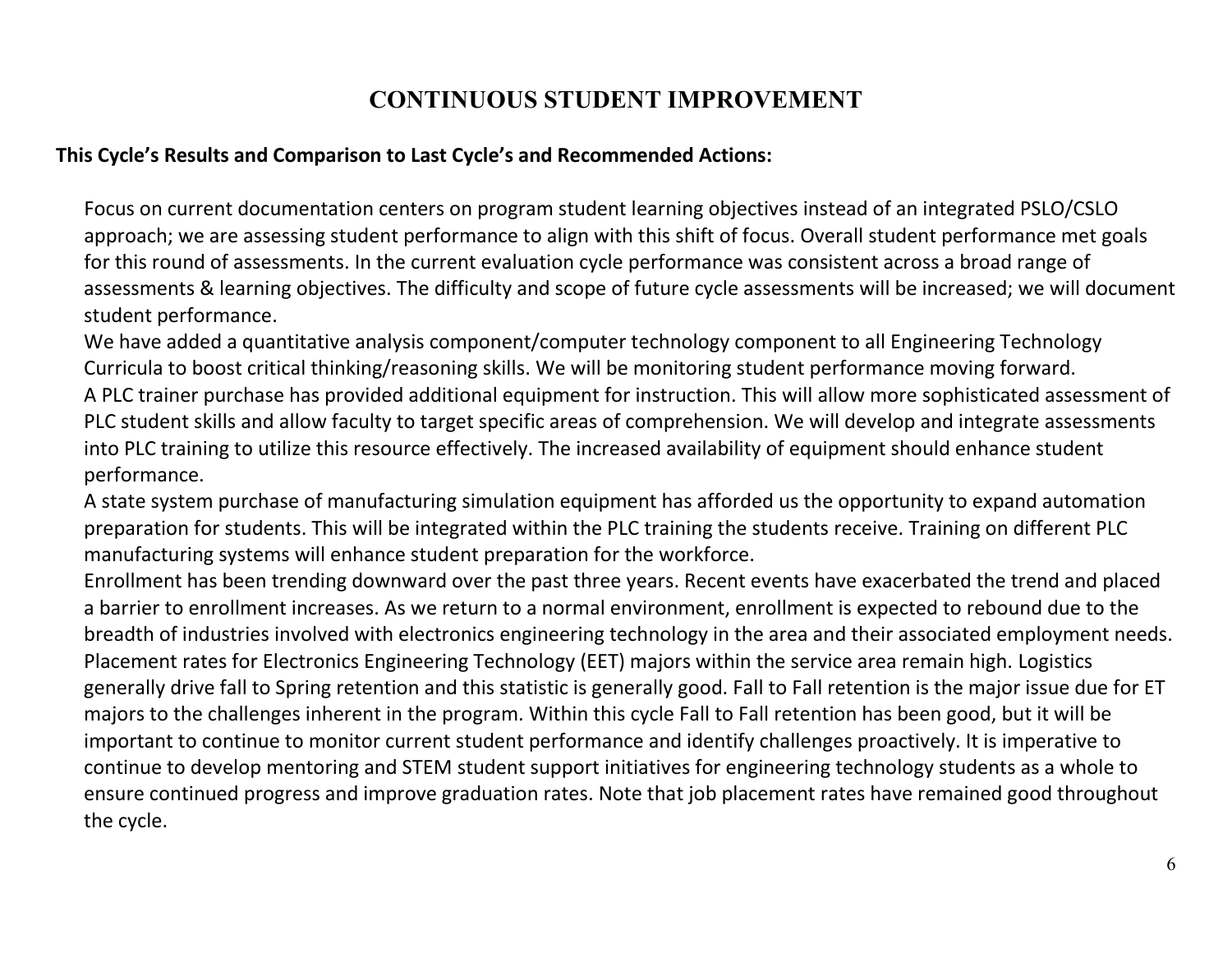#### **PROGRAM VITAL STATISTICS**

| <b>Indicator</b>                                                                                                             | <b>Trend Analysis</b>                                                                                                                                                    | <b>Action Plans</b>                                                                                                                                                                                                                                                                                                           |
|------------------------------------------------------------------------------------------------------------------------------|--------------------------------------------------------------------------------------------------------------------------------------------------------------------------|-------------------------------------------------------------------------------------------------------------------------------------------------------------------------------------------------------------------------------------------------------------------------------------------------------------------------------|
| 70<br><b>Program Enrollment</b><br>60<br>50<br>40<br>30<br>20<br>10<br>0<br>2017-2018<br>2018-2019<br>2019-2020<br>2020-2021 | Enrollment dropped off after 2017-<br>2018; it has remained consistent since<br>that time. The 2017-2018 numbers<br>correlate with economic performance<br>at that time. | Enrollment is expected to<br>increase as the economy<br>recovers from the pandemic<br>scenario and employers within<br>the service area expand<br>production efforts. We need to<br>utilize media effectively to<br>underscore the need for<br><b>Electronics Engineering</b><br>Technology graduates in the<br>service area. |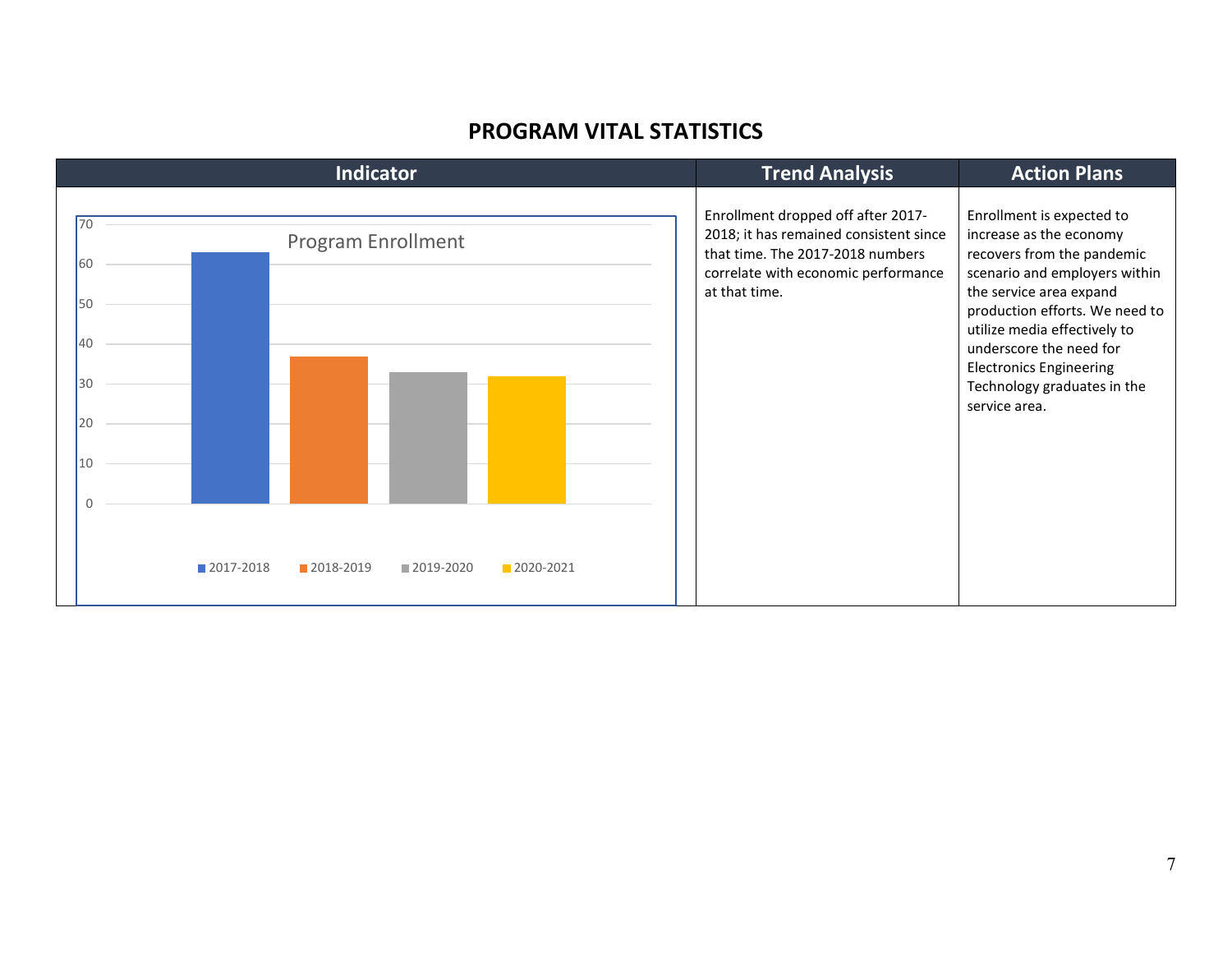| Fall to Spring Persistence<br>$100\%$ –<br>$90\%$<br>$80\%$<br>$70\%$ –<br>60%<br>50%<br>40% -<br>$30\%$ –<br>$20\%$ –<br>$10\% -$<br>0%<br>2017-2018<br>2018-2019<br>2020-2021<br>■ 2019-2020<br><b>Fall to Fall Retention</b><br>100.00% –<br>$90.00\%$<br>$80.00\%$<br>$70.00\%$<br>$60.00\%$ –<br>50.00%<br>$40.00\%$<br>$30.00\%$<br>20.00%<br>$10.00\%$<br>$0.00\%$ –<br>■ 2017-2018<br>2018-2019<br>■ 2019-2020 | First semester to second semester<br>persistence is generally fair<br>Fall to Fall retention is generally good. | We need to acquire focused<br>data on student enrollment to<br>identify STEM challenges and<br>take initiative to bolster<br>student achievement. We will<br>also seek to connect students<br>with student mentors within<br>the first two terms of their<br>enrollment.<br>We will strive to engage<br>students in majors' courses<br>sooner in their academic<br>careers. Developing rapport<br>with new students is<br>increasingly important. We will<br>also focus on connecting<br>students with student mentors<br>within the first three terms of<br>their enrollment. |
|------------------------------------------------------------------------------------------------------------------------------------------------------------------------------------------------------------------------------------------------------------------------------------------------------------------------------------------------------------------------------------------------------------------------|-----------------------------------------------------------------------------------------------------------------|--------------------------------------------------------------------------------------------------------------------------------------------------------------------------------------------------------------------------------------------------------------------------------------------------------------------------------------------------------------------------------------------------------------------------------------------------------------------------------------------------------------------------------------------------------------------------------|